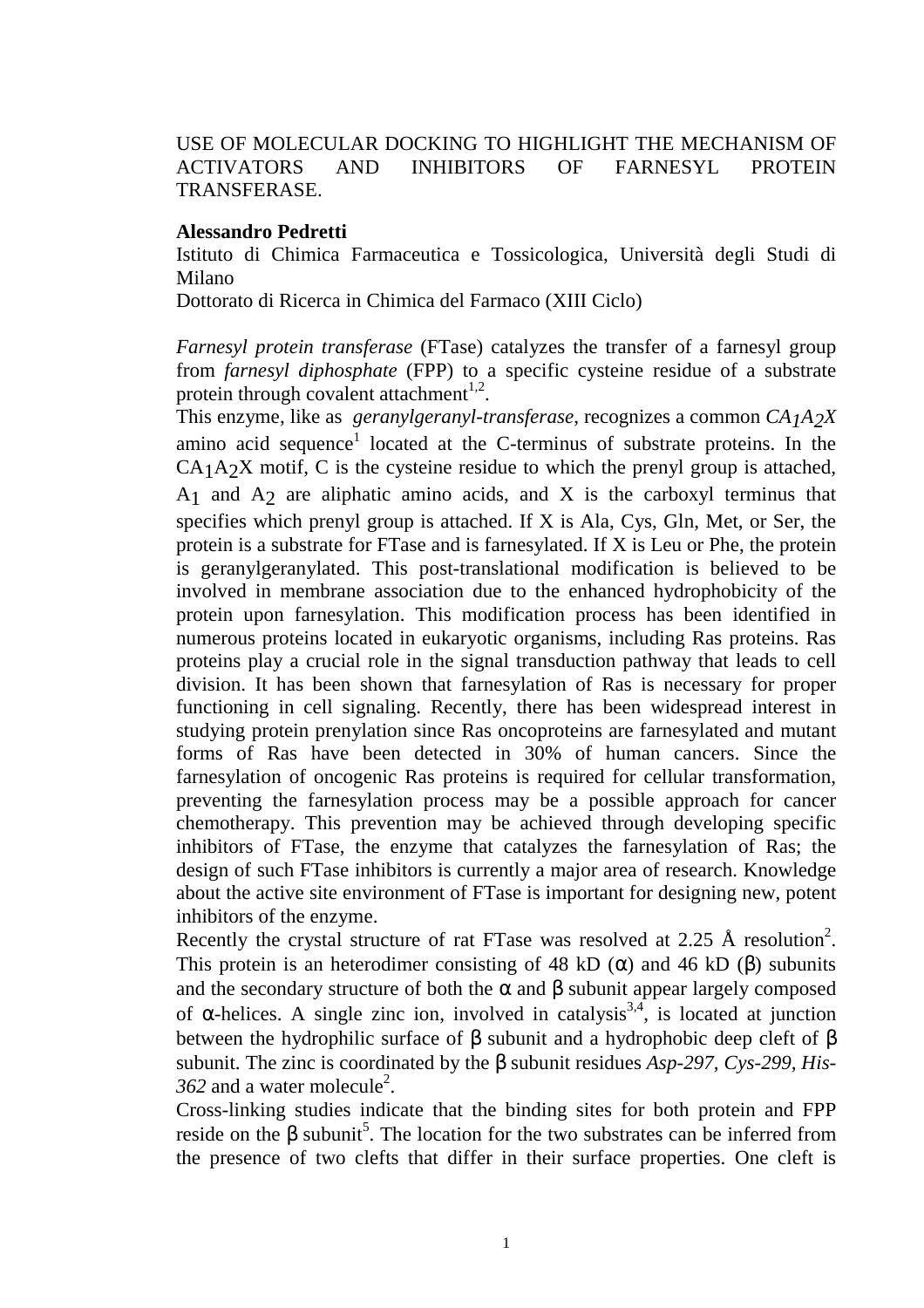hydrophilic, being lined with charged residues and interacts with the CAAX peptide. The other cleft, orthogonal to this peptide binding site, is hydrophobic, being lined with aromatic residues and is considered the site of FPP binding<sup>5</sup>.



The first step of RAS protein posttranslational modification is the covalent linkage between FPP, derived by classical isoprenoid biosynthesis pathway, and cysteine residue of  $CAAX<sup>6</sup>$ . This step is followed by cleavage of the last three aminoacids. The identification of the protein responsible for the proteolytic cleavage offers another target for blocking RAS activation. The final posttranslational modification, prior to membrane anchorage, is the methylation of the carboxyl group of prenylated cysteine. S-adenosyl-L-methionine (AdoMet) is the methyl donor. Inhibitors against the methyltransferase has been reported. The next modification is the palmitoylation of cysteine residue located upstream of farnesylated cysteine. This modification increases the binding affinity to the cell membrane, although not be essential.

In the present study, some well known and some potential inhibitors have been docked to the FTase crystal structure in order to highlight possible interaction differences and to define a reasonable pharmacophoric model. The analyzed compounds can be referred to benzodiazepinic, triciclic and isoprenoid analogues. Some natural derivatives was also studied<sup>7</sup>.

The computational approach is based on *BioDock/VEGA<sup>8</sup>* software, developed in our laboratory to perform a stocastic docking of small ligands into biomacromolecules with known 3D structure. For each examined compound, about 10.000.000 complexes have been screened and clustered using energetical and sterical criteria implemented in BioDock. For the most interesting complexes, a constrained molecular minimization was performed with Quanta/CHARMm<sup>9</sup> package. Using the combined approach with BioDock and